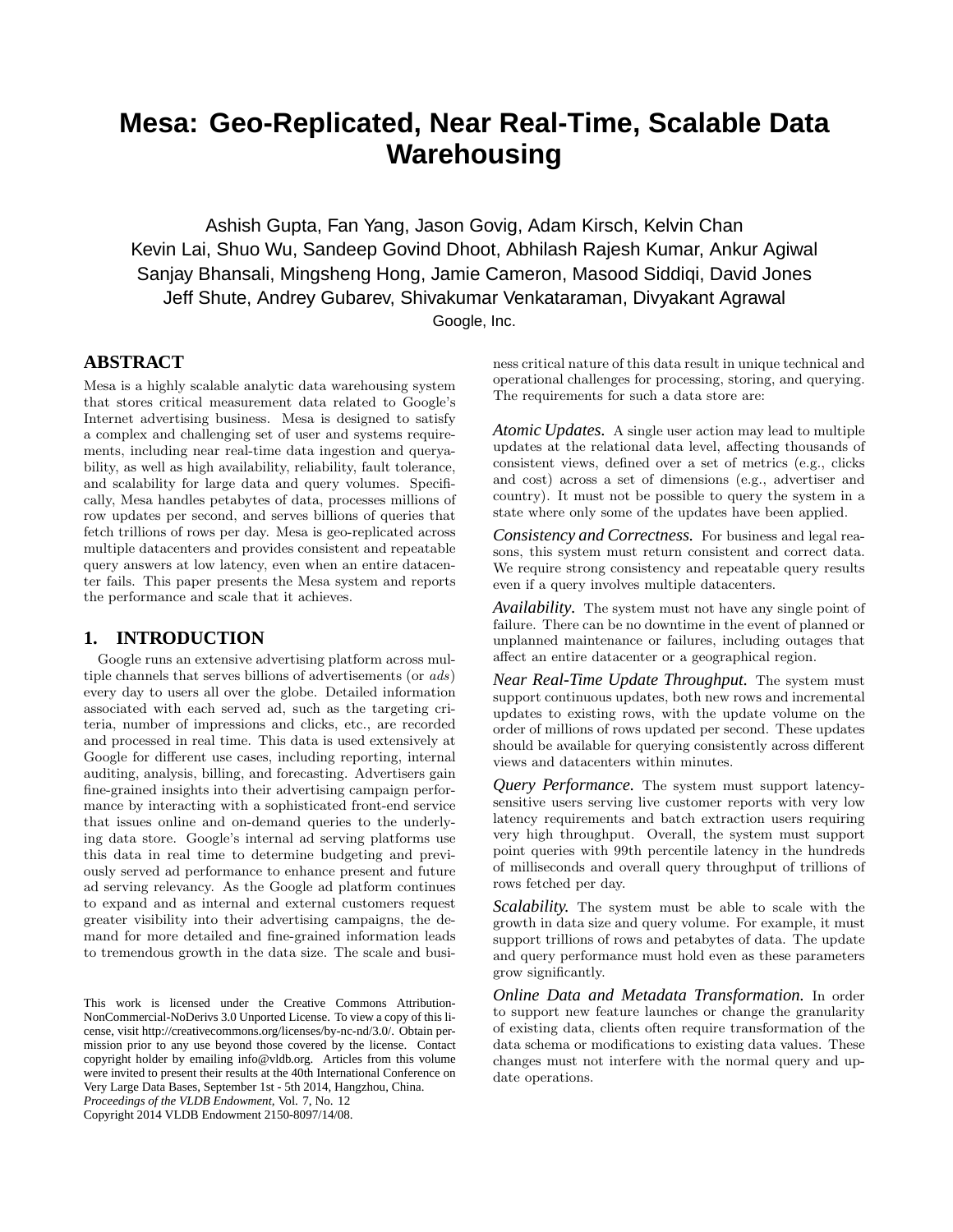Mesa is Google's solution to these technical and operational challenges. Even though subsets of these requirements are solved by existing data warehousing systems, Mesa is unique in solving all of these problems simultaneously for business critical data. Mesa is a distributed, replicated, and highly available data processing, storage, and query system for structured data. Mesa ingests data generated by upstream services, aggregates and persists the data internally, and serves the data via user queries. Even though this paper mostly discusses Mesa in the context of ads metrics, Mesa is a generic data warehousing solution that satisfies all of the above requirements.

Mesa leverages common Google infrastructure and services, such as Colossus (Google's next-generation distributed file system) [22, 23], BigTable [12], and MapReduce [19]. To achieve storage scalability and availability, data is horizontally partitioned and replicated. Updates may be applied at the granularity of a single table or across many tables. To achieve consistent and repeatable queries during updates, the underlying data is multi-versioned. To achieve update scalability, data updates are batched, assigned a new version number, and periodically (e.g., every few minutes) incorporated into Mesa. To achieve update consistency across multiple data centers, Mesa uses a distributed synchronization protocol based on Paxos [35].

Most commercial data warehousing products based on relational technology and data cubes [25] do not support continuous integration and aggregation of warehousing data every few minutes while providing near real-time answers to user queries. In general, these solutions are pertinent to the classical enterprise context where data aggregation into the warehouse occurs less frequently, e.g., daily or weekly. Similarly, none of Google's other in-house technologies for handling big data, specifically BigTable [12], Megastore [11], Spanner [18], and F1 [41], are applicable in our context. BigTable does not provide the necessary atomicity required by Mesa applications. While Megastore, Spanner, and F1 (all three are intended for online transaction processing) do provide strong consistency across geo-replicated data, they do not support the peak update throughput needed by clients of Mesa. However, Mesa does leverage BigTable and the Paxos technology underlying Spanner for metadata storage and maintenance.

Recent research initiatives also address data analytics and data warehousing at scale. Wong et al. [49] have developed a system that provides massively parallel analytics as a service in the cloud. However, the system is designed for multi-tenant environments with a large number of tenants with relatively small data footprints. Xin et al. [51] have developed Shark to leverage distributed shared memory to support data analytics at scale. Shark, however, focuses on in-memory processing of analysis queries. Athanassoulis et al. [10] have proposed the MaSM (materialized sort-merge) algorithm, which can be used in conjunction with flash storage to support online updates in data warehouses.

The key contributions of this paper are:

- We show how we have created a petascale data warehouse that has the ACID semantics required of a transaction processing system, and is still able to scale up to the high throughput rates required to process Google's ad metrics.
- We describe a novel version management system that batches updates to achieve acceptable latencies and

high throughput for updates, as well as low latency and high throughput query performance.

- We describe a highly scalable distributed architecture that is resilient to machine and network failures within a single datacenter. We also present the geo-replicated architecture needed to deal with datacenter failures. The distinguishing aspect of our design is that application data is asynchronously replicated through independent and redundant processing at multiple datacenters, while only critical metadata is synchronously replicated by copying the state to all replicas. This technique minimizes the synchronization overhead in managing replicas across multiple datacenters, while providing very high update throughput.
- We show how schema changes for a large number of tables can be performed dynamically and efficiently without affecting correctness or performance of existing applications.
- We describe key techniques used to withstand the problems of data corruption that may result from software errors and hardware faults.
- We describe some of the operational challenges of maintaining a system at this scale with strong guarantees of correctness, consistency, and performance, and suggest areas where new research can contribute to improve the state of the art.

The rest of the paper is organized as follows. Section 2 describes Mesa's storage subsystem. Section 3 presents Mesa's system architecture and describes its multi-datacenter deployment. Section 4 presents some of the advanced functionality and features of Mesa. Section 5 reports our experiences from Mesa's development and Section 6 reports metrics for Mesa's production deployment. Section 7 reviews related work and Section 8 concludes the paper.

### **2. MESA STORAGE SUBSYSTEM**

Data in Mesa is continuously generated and is one of the largest and most valuable data sets at Google. Analysis queries on this data can range from simple queries such as, "How many ad clicks were there for a particular advertiser on a specific day?" to a more involved query scenario such as, "How many ad clicks were there for a particular advertiser matching the keyword 'decaf' during the first week of October between 8:00am and 11:00am that were displayed on google.com for users in a specific geographic location using a mobile device?"

Data in Mesa is inherently multi-dimensional, capturing all the microscopic facts about the overall performance of Google's advertising platform in terms of different dimensions. These facts typically consist of two types of attributes: dimensional attributes (which we call keys) and measure attributes (which we call values). Since many dimension attributes are hierarchical (and may even have multiple hierarchies, e.g., the date dimension can organize data at the day/month/year level or fiscal week/quarter/year level), a single fact may be aggregated in multiple materialized views based on these dimensional hierarchies to enable data analysis using drill-downs and roll-ups. A careful warehouse design requires that the existence of a single fact is consistent across all possible ways the fact is materialized and aggregated.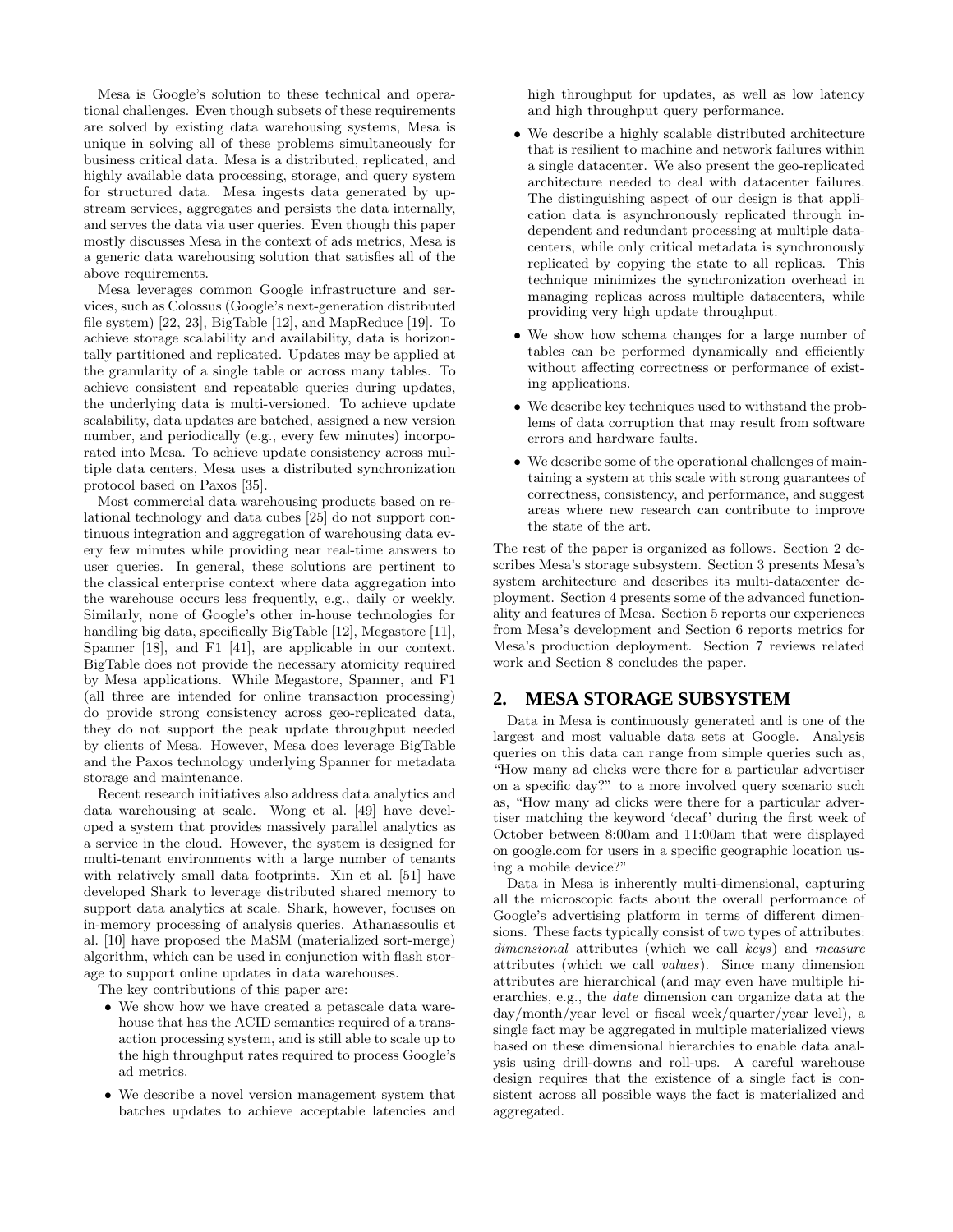| Date                | PublisherId             |    | Country | Clicks   | $\rm Cost$ |  |  |  |
|---------------------|-------------------------|----|---------|----------|------------|--|--|--|
| 2013/12/31          | 100                     |    | US      | 10       | 32         |  |  |  |
| 2014/01/01          | 100                     |    | US      | 205      | 103        |  |  |  |
| 2014/01/01          | 200                     |    | UK      | 100      | 50         |  |  |  |
| (a) Mesa table A    |                         |    |         |          |            |  |  |  |
| Date                | AdvertiserId            |    | Country | Clicks   | Cost       |  |  |  |
| 2013/12/31          | 1                       |    | US      | 10       | 32         |  |  |  |
| 2014/01/01          | 1                       |    | US      | 5        | 3          |  |  |  |
| 2014/01/01          | 2                       |    | UК      | 100      | 50         |  |  |  |
| 2014/01/01          | 2                       |    | US      | 200      | 100        |  |  |  |
| (b) Mesa table B    |                         |    |         |          |            |  |  |  |
|                     | AdvertiserId<br>Country |    | Clicks  | $\cos t$ |            |  |  |  |
| 1                   |                         | US | 15      | 35       |            |  |  |  |
|                     | 2                       | UK | 100     | 50       |            |  |  |  |
|                     | $\overline{2}$          | US | 200     | 100      |            |  |  |  |
| Mesa table C<br>(c) |                         |    |         |          |            |  |  |  |

Figure 1: Three related Mesa tables

# **2.1 The Data Model**

In Mesa, data is maintained using tables. Each table has a table schema that specifies its structure. Specifically, a table schema specifies the key space K for the table and the corresponding value space  $V$ , where both  $K$  and  $V$  are sets. The table schema also specifies the aggregation function  $F: V \times V \rightarrow V$  which is used to aggregate the values corresponding to the same key. The aggregation function must be associative (i.e.,  $F(F(v_0, v_1), v_2) = F(v_0, F(v_1, v_2))$ for any values  $v_0, v_1, v_2 \in V$ ). In practice, it is usually also commutative (i.e.,  $F(v_0, v_1) = F(v_1, v_0)$ ), although Mesa does have tables with non-commutative aggregation functions (e.g.,  $F(v_0, v_1) = v_1$  to replace a value). The schema also specifies one or more indexes for a table, which are total orderings of K.

The key space  $K$  and value space  $V$  are represented as tuples of columns, each of which has a fixed type (e.g., int32, int64, string, etc.). The schema specifies an associative aggregation function for each individual value column, and F is implicitly defined as the coordinate-wise aggregation of the value columns, i.e.:

$$
F((x_1,\ldots,x_k),(y_1,\ldots,y_k))=(f_1(x_1,y_1),\ldots,f_k(x_k,y_k)),
$$

where  $(x_1, \ldots, x_k), (y_1, \ldots, y_k) \in V$  are any two tuples of column values, and  $f_1, \ldots, f_k$  are explicitly defined by the schema for each value column.

As an example, Figure 1 illustrates three Mesa tables. All three tables contain ad click and cost metrics (value columns) broken down by various attributes, such as the date of the click, the advertiser, the publisher website that showed the ad, and the country (key columns). The aggregation function used for both value columns is SUM. All metrics are consistently represented across the three tables, assuming the same underlying events have updated data in all these tables. Figure 1 is a simplified view of Mesa's table schemas. In production, Mesa contains over a thousand tables, many of which have hundreds of columns, using various aggregation functions.

| Date                                  | PublisherId                           | Country | Clicks | Cost     |  |  |  |  |
|---------------------------------------|---------------------------------------|---------|--------|----------|--|--|--|--|
| 2013/12/31                            | 100                                   | US      | $+10$  | $+32$    |  |  |  |  |
| 2014/01/01                            | 100                                   | US      | $+150$ | $+80$    |  |  |  |  |
| 2014/01/01                            | 200                                   | UK      | $+40$  | $+20$    |  |  |  |  |
| (a) Update version 0 for Mesa table A |                                       |         |        |          |  |  |  |  |
| Date                                  | AdvertiserId                          | Country | Clicks | $\cos t$ |  |  |  |  |
| 2013/12/31                            | 1                                     | US      | $+10$  | $+32$    |  |  |  |  |
| 2014/01/01                            | $\overline{2}$                        | UК      | $+40$  | $+20$    |  |  |  |  |
| 2014/01/01                            | $\overline{2}$                        | US      | $+150$ | $+80$    |  |  |  |  |
| (b) Update version 0 for Mesa table B |                                       |         |        |          |  |  |  |  |
|                                       |                                       |         |        |          |  |  |  |  |
| Date                                  | PublisherId                           | Country | Clicks | Cost     |  |  |  |  |
| 2014/01/01                            | 100                                   | US      | $+55$  | $+23$    |  |  |  |  |
| 2014/01/01                            | 200                                   | UK      | $+60$  | $+30$    |  |  |  |  |
|                                       | (c) Update version 1 for Mesa table A |         |        |          |  |  |  |  |
| Date                                  | AdvertiserId                          | Country | Clicks | $\cos t$ |  |  |  |  |
| $\overline{2013/01/01}$               | 1                                     | US      | $+5$   | $+3$     |  |  |  |  |
| 2014/01/01                            | $\overline{2}$                        | UK      | $+60$  | $+30$    |  |  |  |  |
| 2014/01/01                            | $\overline{2}$                        | US      | $+50$  | $+20$    |  |  |  |  |

Figure 2: Two Mesa updates

## **2.2 Updates and Queries**

To achieve high update throughput, Mesa applies updates in batches. The update batches themselves are produced by an upstream system outside of Mesa, typically at a frequency of every few minutes (smaller and more frequent batches would imply lower update latency, but higher resource consumption). Formally, an *update* to Mesa specifies a version number n (sequentially assigned from 0) and a set of rows of the form (table name, key, value). Each update contains at most one aggregated value for every (table name, key).

A *query* to Mesa consists of a version number  $n$  and a predicate  $P$  on the key space. The response contains one row for each key matching  $P$  that appears in some update with version between  $0$  and  $n$ . The value for a key in the response is the aggregate of all values for that key in those updates. Mesa actually supports more complex query functionality than this, but all of that can be viewed as pre-processing and post-processing with respect to this primitive.

As an example, Figure 2 shows two updates corresponding to tables defined in Figure 1 that, when aggregated, yield tables A, B and C. To maintain table consistency (as discussed in Section 2.1), each update contains consistent rows for the two tables, A and B. Mesa computes the updates to table C automatically, because they can be derived directly from the updates to table B. Conceptually, a single update including both the AdvertiserId and PublisherId attributes could also be used to update all three tables, but that could be expensive, especially in more general cases where tables have many attributes (e.g., due to a cross product).

Note that table C corresponds to a materialized view of the following query over table B: SELECT SUM(Clicks), SUM(Cost) GROUP BY AdvertiserId, Country. This query can be represented directly as a Mesa table because the use of SUM in the query matches the use of SUM as the aggregation function for the value columns in table B. Mesa restricts materialized views to use the same aggregation functions for metric columns as the parent table.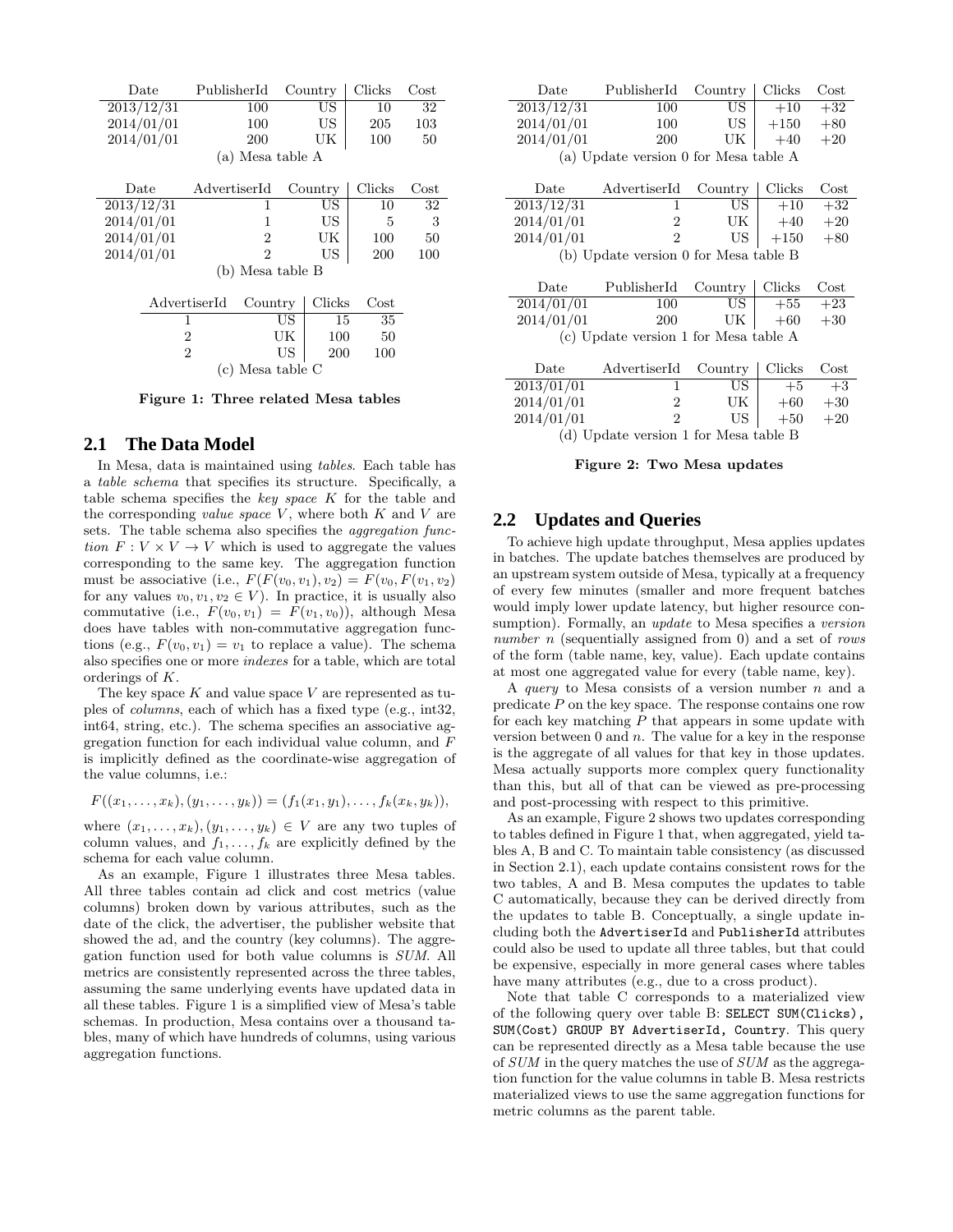To enforce update atomicity, Mesa uses a multi-versioned approach. Mesa applies updates in order by version number, ensuring atomicity by always incorporating an update entirely before moving on to the next update. Users can never see any effects from a partially incorporated update.

The strict ordering of updates has additional applications beyond atomicity. Indeed, the aggregation functions in the Mesa schema may be non-commutative, such as in the standard key-value store use case where a (key, value) update completely overwrites any previous value for the key. More subtly, the ordering constraint allows Mesa to support use cases where an incorrect fact is represented by an inverse action. In particular, Google uses online fraud detection to determine whether ad clicks are legitimate. Fraudulent clicks are offset by negative facts. For example, there could be an update version 2 following the updates in Figure 2 that contains negative clicks and costs, corresponding to marking previously processed ad clicks as illegitimate. By enforcing strict ordering of updates, Mesa ensures that a negative fact can never be incorporated before its positive counterpart.

#### **2.3 Versioned Data Management**

Versioned data plays a crucial role in both update and query processing in Mesa. However, it presents multiple challenges. First, given the aggregatable nature of ads statistics, storing each version independently is very expensive from the storage perspective. The aggregated data can typically be much smaller. Second, going over all the versions and aggregating them at query time is also very expensive and increases the query latency. Third, naïve preaggregation of all versions on every update can be prohibitively expensive.

To handle these challenges, Mesa pre-aggregates certain versioned data and stores it using deltas, each of which consists of a set of rows (with no repeated keys) and a *delta version* (or, more simply, a *version*), represented by  $[V_1, V_2]$ , where  $V_1$  and  $V_2$  are update version numbers and  $V_1 \leq V_2$ . We refer to deltas by their versions when the meaning is clear. The rows in a delta  $[V_1, V_2]$  correspond to the set of keys that appeared in updates with version numbers between  $V_1$  and  $V_2$  (inclusively). The value for each such key is the aggregation of its values in those updates. Updates are incorporated into Mesa as singleton deltas (or, more simply, singletons). The delta version  $[V_1, V_2]$  for a singleton corresponding to an update with version number  $n$  is denoted by setting  $V_1 = V_2 = n$ .

A delta  $[V_1, V_2]$  and another delta  $[V_2 + 1, V_3]$  can be aggregated to produce the delta  $[V_1, V_3]$ , simply by merging row keys and aggregating values accordingly. (As discussed in Section 2.4, the rows in a delta are sorted by key, and therefore two deltas can be merged in linear time.) The correctness of this computation follows from associativity of the aggregation function  $F$ . Notably, correctness does not depend on commutativity of  $F$ , as whenever Mesa aggregates two values for a given key, the delta versions are always of the form  $[V_1, V_2]$  and  $[V_2 + 1, V_3]$ , and the aggregation is performed in the increasing order of versions.

Mesa allows users to query at a particular version for only a limited time period (e.g., 24 hours). This implies that versions that are older than this time period can be aggregated into a base delta (or, more simply, a base) with version  $[0, B]$ for some *base version*  $B \geq 0$ , and after that any other deltas  $[V_1, V_2]$  with  $0 \leq V_1 \leq V_2 \leq B$  can be deleted. This process



Figure 3: A two level delta compaction policy

is called base compaction, and Mesa performs it concurrently and asynchronously with respect to other operations (e.g., incorporating updates and answering queries).

Note that for compaction purposes, the time associated with an update version is the time that version was generated, which is independent of any time series information that may be present in the data. For example, for the Mesa tables in Figure 1, the data associated with 2014/01/01 is never removed. However, Mesa may reject a query to the particular depicted version after some time. The date in the data is just another attribute and is opaque to Mesa.

With base compaction, to answer a query for version number *n*, we could aggregate the base delta  $[0, B]$  with all singleton deltas  $[B + 1, B + 1], [B + 2, B + 2], \ldots, [n, n]$ , and then return the requested rows. Even though we run base expansion frequently (e.g., every day), the number of singletons can still easily approach hundreds (or even a thousand), especially for update intensive tables. In order to support more efficient query processing, Mesa maintains a set of *cumulative deltas* D of the form  $[U, V]$  with  $B <$  $U < V$  through a process called *cumulative compaction*. These deltas can be used to find a spanning set of deltas  $\{[0, B], [B + 1, V_1], [V_1 + 1, V_2], \ldots, [V_k + 1, n]\}$  for a version n that requires significantly less aggregation than simply using the singletons. Of course, there is a storage and processing cost associated with the cumulative deltas, but that cost is amortized over all operations (particularly queries) that are able to use those deltas instead of singletons.

The delta compaction policy determines the set of deltas maintained by Mesa at any point in time. Its primary purpose is to balance the processing that must be done for a query, the latency with which an update can be incorporated into a Mesa delta, and the processing and storage costs associated with generating and maintaining deltas. More specifically, the delta policy determines: (i) what deltas (excluding the singleton) must be generated prior to allowing an update version to be queried (synchronously inside the update path, slowing down updates at the expense of faster queries), (ii) what deltas should be generated asynchronously outside of the update path, and (iii) when a delta can be deleted.

An example of delta compaction policy is the two level policy illustrated in Figure 3. Under this example policy, at any point in time there is a base delta  $[0, B]$ , cumulative deltas with versions  $[B + 1, B + 10], [B + 1, B + 20], [B +$  $1, B + 30$ , ..., and singleton deltas for every version greater than B. Generation of the cumulative  $[B+1, B+10x]$  begins asynchronously as soon as a singleton with version  $B+10x$  is incorporated. A new base delta  $[0, B']$  is computed approximately every day, but the new base cannot be used until the corresponding cumulative deltas relative to  $B'$  are gen-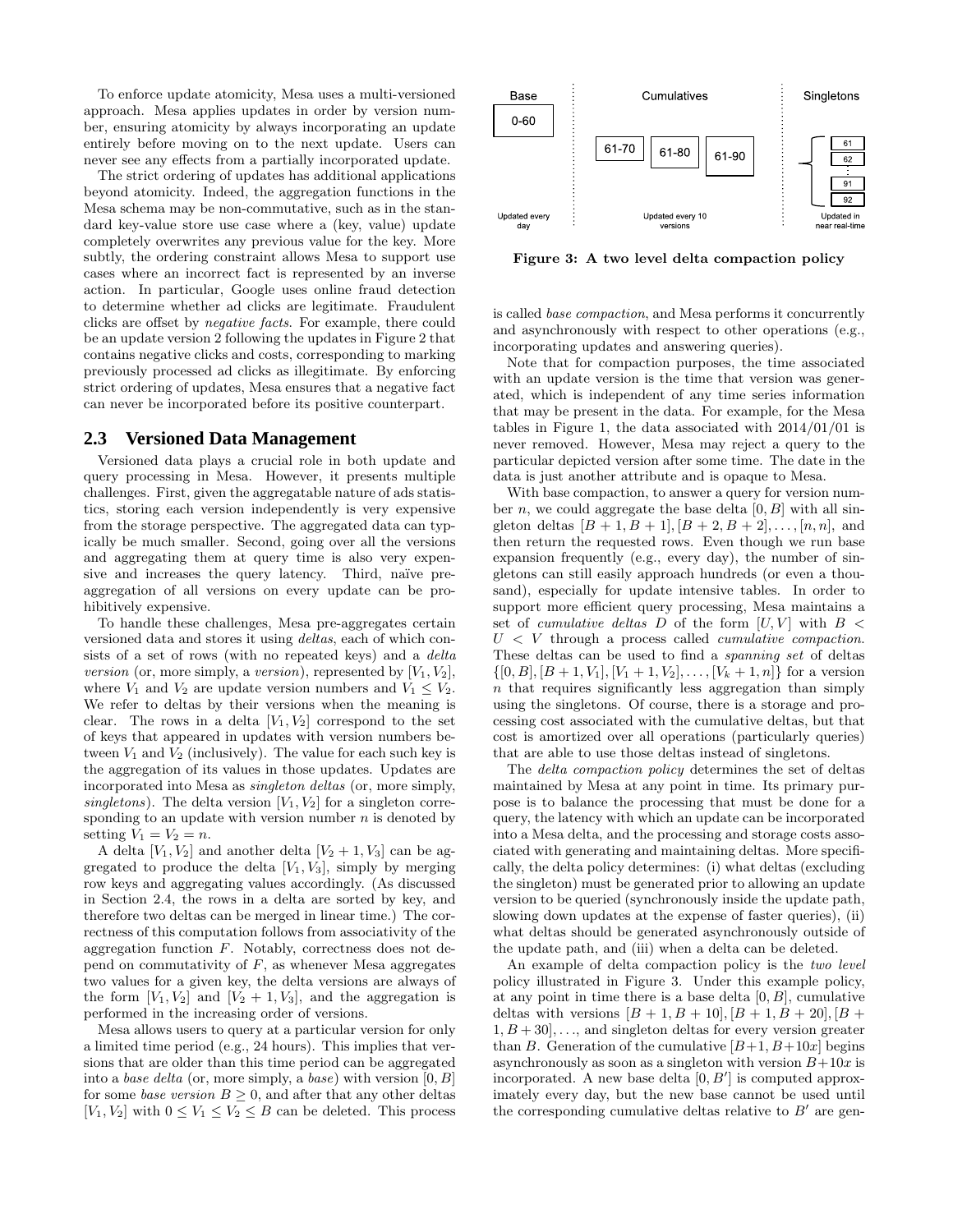erated as well. When the base version  $B$  changes to  $B'$ , the policy deletes the old base, old cumulative deltas, and any singletons with versions less than or equal to  $B'$ . A query then involves the base, one cumulative, and a few singletons, reducing the amount of work done at query time.

Mesa currently uses a variation of the two level delta policy in production that uses multiple levels of cumulative deltas. For recent versions, the cumulative deltas compact a small number of singletons, and for older versions the cumulative deltas compact a larger number of versions. For example, a delta hierarchy may maintain the base, then a delta with the next 100 versions, then a delta with the next 10 versions after that, followed by singletons. Related approaches for storage management are also used in other append-only log-structured storage systems such as LevelDB [2] and BigTable. We note that Mesa's data maintenance based on differential updates is a simplified adaptation of differential storage schemes [40] that are also used for incremental view maintenance [7, 39, 53] and for updating columnar read-stores [28, 44].

#### **2.4 Physical Data and Index Formats**

Mesa deltas are created and deleted based on the delta compaction policy. Once a delta is created, it is immutable, and therefore there is no need for its physical format to efficiently support incremental modification.

The immutability of Mesa deltas allows them to use a fairly simple physical format. The primary requirements are only that the format must be space efficient, as storage is a major cost for Mesa, and that it must support fast seeking to a specific key, because a query often involves seeking into several deltas and aggregating the results across keys. To enable efficient seeking using keys, each Mesa table has one or more table indexes. Each table index has its own copy of the data that is sorted according to the index's order.

The details of the format itself are somewhat technical, so we focus only on the most important aspects. The rows in a delta are stored in sorted order in data files of bounded size (to optimize for filesystem file size constraints). The rows themselves are organized into row blocks, each of which is individually transposed and compressed. The transposition lays out the data by column instead of by row to allow for better compression. Since storage is a major cost for Mesa and decompression performance on read/query significantly outweighs the compression performance on write, we emphasize the compression ratio and read/decompression times over the cost of write/compression times when choosing the compression algorithm.

Mesa also stores an index file corresponding to each data file. (Recall that each data file is specific to a higher-level table index.) An index entry contains the short key for the row block, which is a fixed size prefix of the first key in the row block, and the offset of the compressed row block in the data file. A naïve algorithm for querying a specific key is to perform a binary search on the index file to find the range of row blocks that may contain a short key matching the query key, followed by a binary search on the compressed row blocks in the data files to find the desired key.

### **3. MESA SYSTEM ARCHITECTURE**

Mesa is built using common Google infrastructure and services, including BigTable [12] and Colossus [22, 23]. Mesa runs in multiple datacenters, each of which runs a single

instance. We start by describing the design of an instance. Then we discuss how those instances are integrated to form a full multi-datacenter Mesa deployment.

#### **3.1 Single Datacenter Instance**

Each Mesa instance is composed of two subsystems: update/maintenance and querying. These subsystems are decoupled, allowing them to scale independently. All persistent metadata is stored in BigTable and all data files are stored in Colossus. No direct communication is required between the two subsystems for operational correctness.

#### *3.1.1 Update/Maintenance Subsystem*

The update and maintenance subsystem performs all necessary operations to ensure the data in the local Mesa instance is correct, up to date, and optimized for querying. It runs various background operations such as loading updates, performing table compaction, applying schema changes, and running table checksums. These operations are managed and performed by a collection of components known as the controller/worker framework, illustrated in Figure 4.

The controller determines the work that needs to be done and manages all table metadata, which it persists in the metadata BigTable. The table metadata consists of detailed state and operational metadata for each table, including entries for all delta files and update versions associated with the table, the delta compaction policy assigned to the table, and accounting entries for current and previously applied operations broken down by the operation type.

The controller can be viewed as a large scale table metadata cache, work scheduler, and work queue manager. The controller does not perform any actual table data manipulation work; it only schedules work and updates the metadata. At startup, the controller loads table metadata from a BigTable, which includes entries for all tables assigned to the local Mesa instance. For every known table, it subscribes to a metadata feed to listen for table updates. This subscription is dynamically updated as tables are added and dropped from the instance. New update metadata received on this feed is validated and recorded. The controller is the exclusive writer of the table metadata in the BigTable.

The controller maintains separate internal queues for different types of data manipulation work (e.g., incorporating updates, delta compaction, schema changes, and table checksums). For operations specific to a single Mesa instance, such as incorporating updates and delta compaction, the controller determines what work to queue. Work that requires globally coordinated application or global synchronization, such as schema changes and table checksums, are initiated by other components that run outside the context of a single Mesa instance. For these tasks, the controller accepts work requests by RPC and inserts these tasks into the corresponding internal work queues.

Worker components are responsible for performing the data manipulation work within each Mesa instance. Mesa has a separate set of worker pools for each task type, allowing each worker pool to scale independently. Mesa uses an in-house worker pool scheduler that scales the number of workers based on the percentage of idle workers available.

Each idle worker periodically polls the controller to request work for the type of task associated with its worker type until valid work is found. Upon receiving valid work, the worker validates the request, processes the retrieved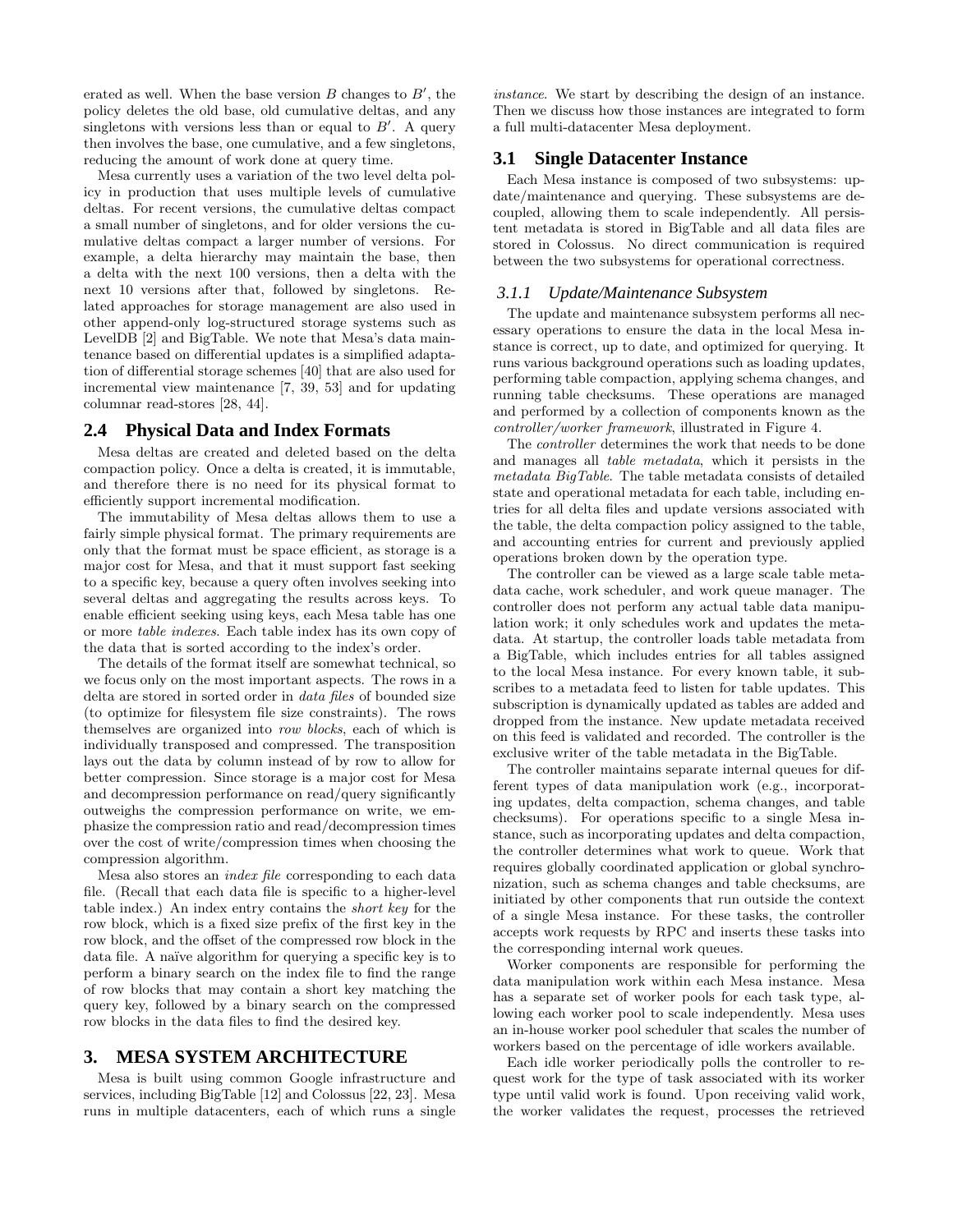

Figure 4: Mesa's controller/worker framework

work, and notifies the controller when the task is completed. Each task has an associated maximum ownership time and a periodic lease renewal interval to ensure that a slow or dead worker does not hold on to the task forever. The controller is free to reassign the task if either of the above conditions could not be met; this is safe because the controller will only accept the task result from the worker to which it is assigned. This ensures that Mesa is resilient to worker failures. A garbage collector runs continuously to delete files left behind due to worker crashes.

Since the controller/worker framework is only used for update and maintenance work, these components can restart without impacting external users. Also, the controller itself is sharded by table, allowing the framework to scale. In addition, the controller is stateless – all state information is maintained consistently in the BigTable. This ensures that Mesa is resilient to controller failures, since a new controller can reconstruct the state prior to the failure from the metadata in the BigTable.

#### *3.1.2 Query Subsystem*

Mesa's query subsystem consists of *query servers*, illustrated in Figure 5. These servers receive user queries, look up table metadata, determine the set of files storing the required data, perform on-the-fly aggregation of this data, and convert the data from the Mesa internal format to the client protocol format before sending the data back to the client. Mesa's query servers provide a limited query engine with basic support for server-side conditional filtering and "group by" aggregation. Higher-level database engines such as MySQL [3], F1 [41], and Dremel [37] use these primitives to provide richer SQL functionality such as join queries.

Mesa clients have vastly different requirements and performance characteristics. In some use cases, Mesa receives queries directly from interactive reporting front-ends, which have very strict low latency requirements. These queries are usually small but must be fulfilled almost immediately. Mesa also receives queries from large extraction-type workloads, such as offline daily reports, that send millions of requests and fetch billions of rows per day. These queries require high throughput and are typically not latency sensitive (a few seconds/minutes of latency is acceptable). Mesa ensures that these latency and throughput requirements are met by requiring workloads to be labeled appropriately and then using those labels in isolation and prioritization mechanisms in the query servers.

The query servers for a single Mesa instance are organized into multiple sets, each of which is collectively capable of serving all tables known to the controller. By using multiple sets of query servers, it is easier to perform query



Figure 5: Mesa's query processing framework



Figure 6: Update processing in a multi-datacenter Mesa deployment

server updates (e.g., binary releases) without unduly impacting clients, who can automatically failover to another set in the same (or even a different) Mesa instance. Within a set, each query server is in principle capable of handling a query for any table. However, for performance reasons, Mesa prefers to direct queries over similar data (e.g., all queries over the same table) to a subset of the query servers. This technique allows Mesa to provide strong latency guarantees by allowing for effective query server in-memory pre-fetching and caching of data stored in Colossus, while also allowing for excellent overall throughput by balancing load across the query servers. On startup, each query server registers the list of tables it actively caches with a global locator service, which is then used by clients to discover query servers.

## **3.2 Multi-Datacenter Deployment**

Mesa is deployed in multiple geographical regions in order to provide high availability. Each instance is independent and stores a separate copy of the data. In this section, we discuss the global aspects of Mesa's architecture.

#### *3.2.1 Consistent Update Mechanism*

All tables in Mesa are multi-versioned, allowing Mesa to continue to serve consistent data from previous states while new updates are being processed. An upstream system generates the update data in batches for incorporation by Mesa, typically once every few minutes. As illustrated in Figure 6, Mesa's committer is responsible for coordinating updates across all Mesa instances worldwide, one version at a time. The committer assigns each update batch a new version number and publishes all metadata associated with the update (e.g., the locations of the files containing the update data) to the versions database, a globally replicated and consistent data store build on top of the Paxos [35] consensus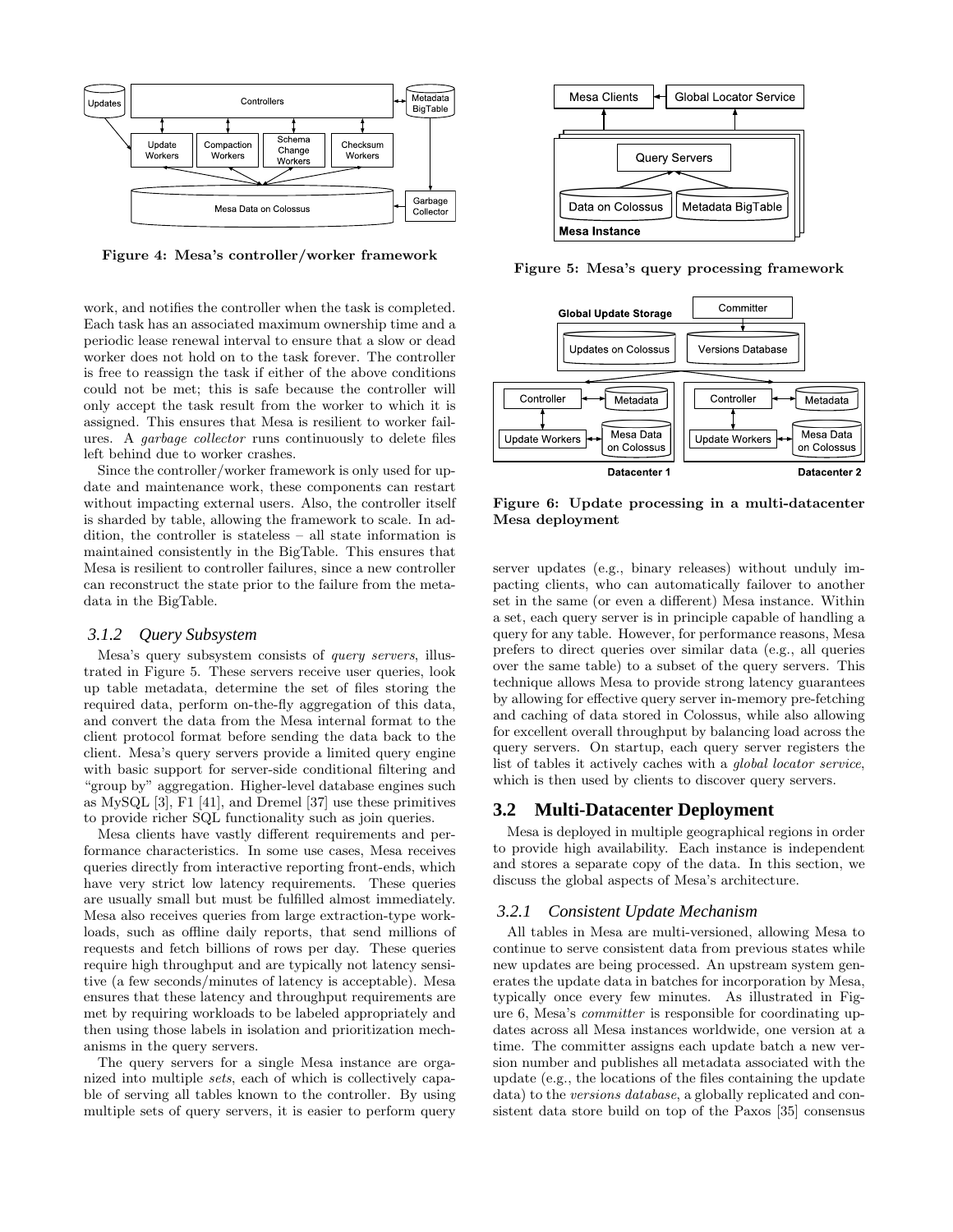algorithm. The committer itself is stateless, with instances running in multiple datacenters to ensure high availability.

Mesa's controllers listen to the changes to the versions database to detect the availability of new updates, assign the corresponding work to update workers, and report successful incorporation of the update back to the versions database. The committer continuously evaluates if *commit criteria* are met (specifically, whether the update has been incorporated by a sufficient number of Mesa instances across multiple geographical regions). The committer enforces the commit criteria across all tables in the update. This property is essential for maintaining consistency of related tables (e.g., a Mesa table that is a materialized view over another Mesa table). When the commit criteria are met, the committer declares the update's version number to be the new committed version, storing that value in the versions database. New queries are always issued against the committed version.

Mesa's update mechanism design has interesting performance implications. First, since all new queries are issued against the committed version and updates are applied in batches, Mesa does not require any locking between queries and updates. Second, all update data is incorporated asynchronously by the various Mesa instances, with only metadata passing through the synchronously replicated Paxosbased versions database. Together, these two properties allow Mesa to simultaneously achieve very high query and update throughputs.

#### *3.2.2 New Mesa Instances*

As Google builds new datacenters and retires older ones, we need to bring up new Mesa instances. To bootstrap a new Mesa instance, we use a peer-to-peer load mechanism. Mesa has a special load worker (similar to other workers in the controller/worker framework) that copies a table from another Mesa instance to the current one. Mesa then uses the update workers to catch up to the latest committed version for the table before making it available to queries. During bootstrapping, we do this to load all tables into a new Mesa instance. Mesa also uses the same peer-to-peer load mechanism to recover from table corruptions.

## **4. ENHANCEMENTS**

In this section, we describe some of the advanced features of Mesa's design: performance optimizations during query processing, parallelized worker operations, online schema changes, and ensuring data integrity.

# **4.1 Query Server Performance Optimizations**

Mesa's query servers perform delta pruning, where the query server examines metadata that describes the key range that each delta contains. If the filter in the query falls outside that range, the delta can be pruned entirely. This optimization is especially effective for queries on time series data that specify recent times because these queries can frequently prune the base delta completely (in the common case where the date columns in the row keys at least roughly correspond to the time those row keys were last updated). Similarly, queries specifying older times on time series data can usually prune cumulative deltas and singletons, and be answered entirely from the base.

A query that does not specify a filter on the first key column would typically require a scan of the entire table. However, for certain queries where there is a filter on other key columns, we can still take advantage of the index using the scan-to-seek optimization. For example, for a table with index key columns A and B, a filter  $B = 2$  does not form a prefix and requires scanning every row in the table. Scan-toseek translation is based on the observation that the values for key columns before  $B$  (in this case only  $A$ ) form a prefix and thus allow a seek to the next possibly matching row. For example, suppose the first value for A in the table is 1. During scan-to-seek translation, the query server uses the index to look up all rows with the key prefix  $(A = 1, B = 2)$ . This skips all rows for which  $A = 1$  and  $B < 2$ . If the next value for A is 4, then the query server can skip to  $(A =$  $4, B = 2$ , and so on. This optimization can significantly speed up queries, depending on the cardinality of the key columns to the left of B.

Another interesting aspect of Mesa's query servers is the notion of a resume key. Mesa typically returns data to the clients in a streaming fashion, one block at a time. With each block, Mesa attaches a resume key. If a query server becomes unresponsive, an affected Mesa client can transparently switch to another query server, resuming the query from the resume key instead of re-executing the entire query. Note that the query can resume at any Mesa instance. This is greatly beneficial for reliability and availability, especially in the cloud environment where individual machines can go offline at any time.

#### **4.2 Parallelizing Worker Operation**

Mesa's controller/worker framework consists of a controller that coordinates a number of different types of Mesa workers, each of which is specialized to handle a specific operation that involves reading and/or writing Mesa data for a single Mesa table.

Sequential processing of terabytes of highly compressed Mesa table data can routinely take over a day to complete for any particular operation. This creates significant scalability bottleneck in Mesa as table sizes in Mesa continue to grow. To achieve better scalability, Mesa typically uses the MapReduce framework [19] for parallelizing the execution of different types of workers. One of the challenges here is to partition the work across multiple mappers and reducers in the MapReduce operation.

To enable this parallelization, when writing any delta, a Mesa worker samples every s-th row key, where s is a parameter that we describe later. These row key samples are stored alongside the delta. To parallelize reading of a delta version across multiple mappers, the MapReduce launcher first determines a spanning set of deltas that can be aggregated to give the desired version, then reads and merges the row key samples for the deltas in the spanning set to determine a balanced partitioning of those input rows over multiple mappers. The number of partitions is chosen to bound the total amount of input for any mapper.

The main challenge is to define s so that the number of samples that the MapReduce launcher must read is reasonable (to reduce load imbalance among the mappers), while simultaneously guaranteeing that no mapper partition is larger than some fixed threshold (to ensure parallelism). Suppose we have  $m$  deltas in the spanning set for a particular version, with a total of  $n$  rows, and we want  $p$  partitions. Ideally, each partition should be of size  $n/p$ . We define each row key sample as having weight s. Then we merge all the samples from the deltas in the spanning set, choosing a row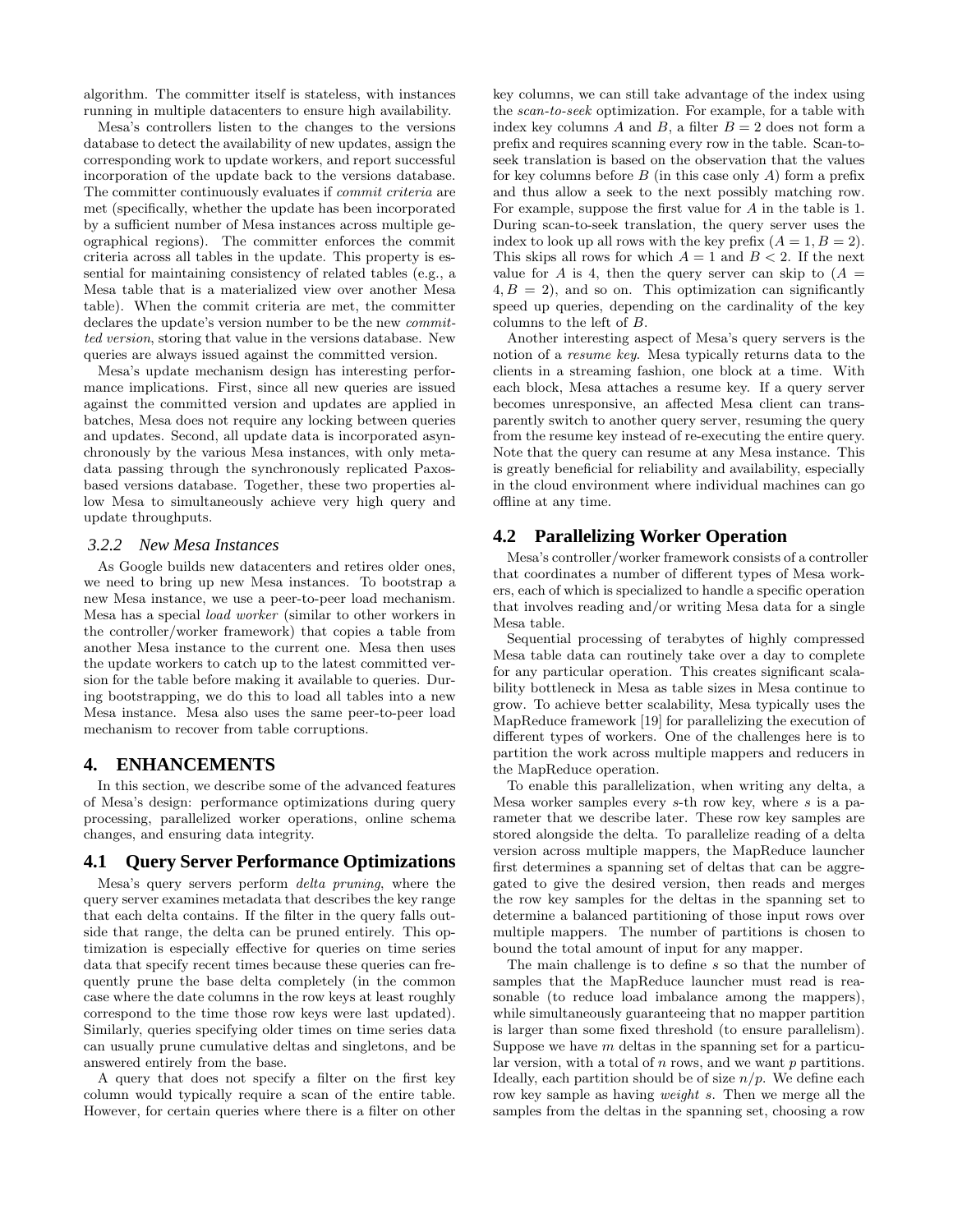key sample to be a partition boundary whenever the sum of the weights of the samples for the current partition exceeds  $n/p$ . The crucial observation here is that the number of row keys in a particular delta that are not properly accounted for in the current cumulative weight is at most  $s$  (or 0 if the current row key sample was taken from this particular delta). The total error is bounded by  $(m-1)s$ . Hence, the maximum number of input rows per partition is at most  $n/p + (m-1)s$ . Since most delta versions can be spanned with a small value of  $m$  (to support fast queries), we can typically afford to set a large value for s and compensate for the partition imbalance by increasing the total number of partitions. Since  $s$  is large and determines the sampling ratio (i.e., one out of every s rows), the total number of samples read by the MapReduce launcher is small.

### **4.3 Schema Changes in Mesa**

Mesa users frequently need to modify schemas associated with Mesa tables (e.g., to support new features or to improve query performance). Some common forms of schema change include adding or dropping columns (both key and value), adding or removing indexes, and adding or removing entire tables (particularly creating roll-up tables, such as creating a materialized view of monthly time series data from a previously existing table with daily granularity). Hundreds of Mesa tables go through schema changes every month.

Since Mesa data freshness and availability are critical to Google's business, all schema changes must be online: neither queries nor updates may block while a schema change is in progress. Mesa uses two main techniques to perform online schema changes: a simple but expensive method that covers all cases, and an optimized method that covers many important common cases.

The naïve method Mesa uses to perform online schema changes is to (i) make a separate copy of the table with data stored in the new schema version at a fixed update version, (ii) replay any updates to the table generated in the meantime until the new schema version is current, and (iii) switch the schema version used for new queries to the new schema version as an atomic controller BigTable metadata operation. Older queries may continue to run against the old schema version for some amount of time before the old schema version is dropped to reclaim space.

This method is reliable but expensive, particularly for schema changes involving many tables. For example, suppose that a user wants to add a new value column to a family of related tables. The na¨ıve schema change method requires doubling the disk space and update/compaction processing resources for the duration of the schema change.

Instead, Mesa performs a linked schema change to handle this case by treating the old and new schema versions as one for update/compaction. Specifically, Mesa makes the schema change visible to new queries immediately, handles conversion to the new schema version at query time on the fly (using a default value for the new column), and similarly writes all new deltas for the table in the new schema version. Thus, a linked schema change saves 50% of the disk space and update/compaction resources when compared to the na¨ıve method, at the cost of some small additional computation in the query path until the next base compaction. Linked schema change is not applicable in certain cases, for example when a schema change reorders the key columns in an existing table, necessitating a re-sorting of the existing data. Despite such limitations, linked schema change is effective at conserving resources (and speeding up the schema change process) for many common types of schema changes.

# **4.4 Mitigating Data Corruption Problems**

Mesa uses tens of thousands of machines in the cloud that are administered independently and are shared among many services at Google to host and process data. For any computation, there is a non-negligible probability that faulty hardware or software will cause incorrect data to be generated and/or stored. Simple file level checksums are not sufficient to defend against such events because the corruption can occur transiently in CPU or RAM. At Mesa's scale, these seemingly rare events are common. Guarding against such corruptions is an important goal in Mesa's overall design.

Although Mesa deploys multiple instances globally, each instance manages delta versions independently. At the logical level all instances store the same data, but the specific delta versions (and therefore files) are different. Mesa leverages this diversity to guard against faulty machines and human errors through a combination of online and offline data verification processes, each of which exhibits a different trade-off between accuracy and cost. Online checks are done at every update and query operation. When writing deltas, Mesa performs row ordering, key range, and aggregate value checks. Since Mesa deltas store rows in sorted order, the libraries for writing Mesa deltas explicitly enforce this property; violations result in a retry of the corresponding controller/worker operation. When generating cumulative deltas, Mesa combines the key ranges and the aggregate values of the spanning deltas and checks whether they match the output delta. These checks discover rare corruptions in Mesa data that occur during computations and not in storage. They can also uncover bugs in computation implementation. Mesa's sparse index and data files also store checksums for each row block, which Mesa verifies whenever a row block is read. The index files themselves also contain checksums for header and index data.

In addition to these per-instance verifications, Mesa periodically performs global offline checks, the most comprehensive of which is a global checksum for each index of a table across all instances. During this process, each Mesa instance computes a strong row-order-dependent checksum and a weak row-order-independent checksum for each index at a particular version, and a global component verifies that the table data is consistent across all indexes and instances (even though the underlying file level data may be represented differently). Mesa generates alerts whenever there is a checksum mismatch.

As a lighter weight offline process, Mesa also runs a global aggregate value checker that computes the spanning set of the most recently committed version of every index of a table in every Mesa instance, reads the aggregate values of those deltas from metadata, and aggregates them appropriately to verify consistency across all indexes and instances. Since Mesa performs this operation entirely on metadata, it is much more efficient than the full global checksum.

When a table is corrupted, a Mesa instance can automatically reload an uncorrupted copy of the table from another instance, usually from a nearby datacenter. If all instances are corrupted, Mesa can restore an older version of the table from a backup and replay subsequent updates.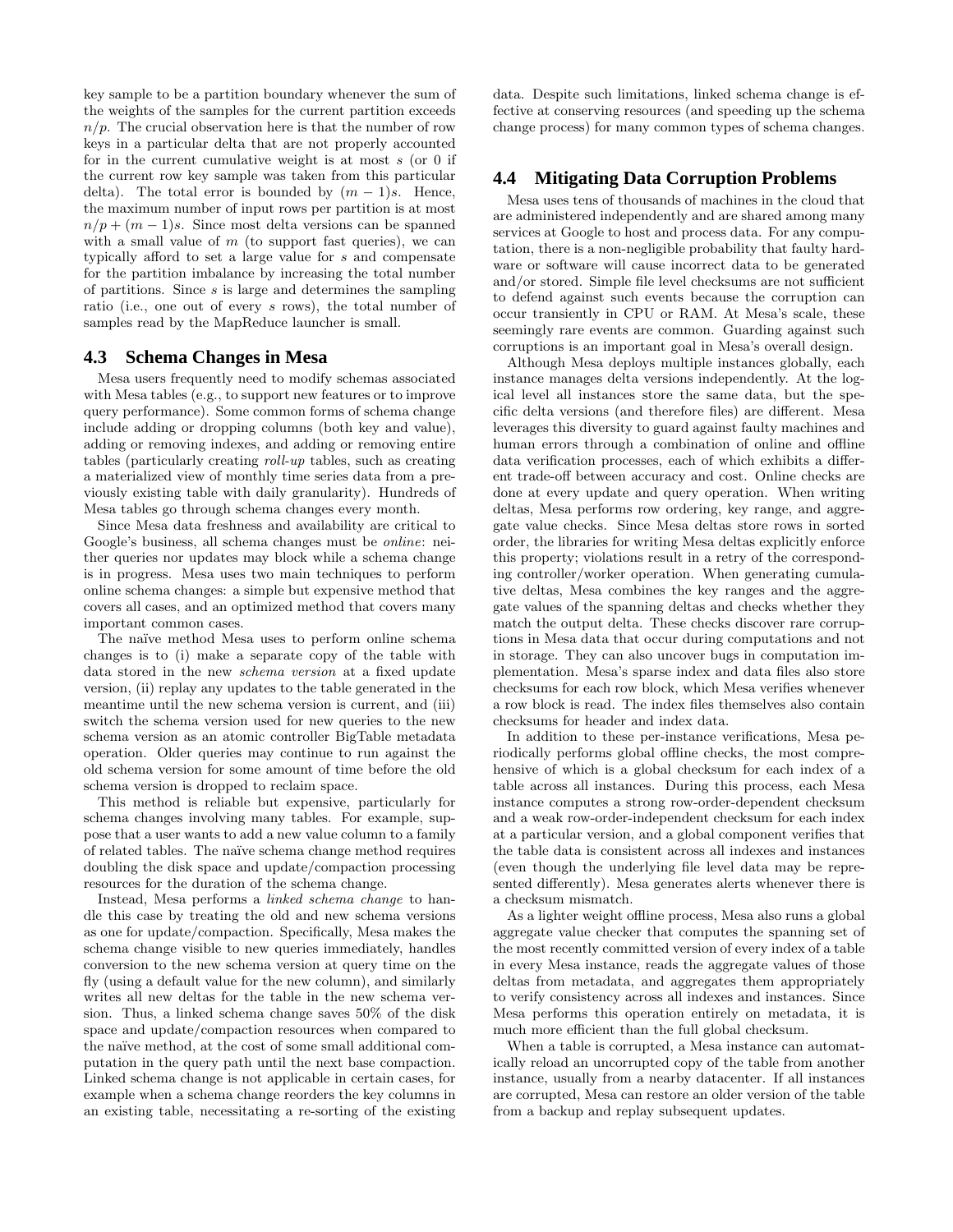# **5. EXPERIENCES & LESSONS LEARNED**

In this section, we briefly highlight the key lessons we have learned from building a large scale data warehousing system over the past few years. A key lesson is to prepare for the unexpected when engineering large scale infrastructures. Furthermore, at our scale many low probability events occur and can lead to major disruptions in the production environment. Below is a representative list of lessons, grouped by area, that is by no means exhaustive.

*Distribution, Parallelism, and Cloud Computing.* Mesa is able to manage large rates of data growth through its absolute reliance on the principles of distribution and parallelism. The cloud computing paradigm in conjunction with a decentralized architecture has proven to be very useful to scale with growth in data and query load. Moving from specialized high performance dedicated machines to this new environment with generic server machines poses interesting challenges in terms of overall system performance. New approaches are needed to offset the limited capabilities of the generic machines in this environment, where techniques which often perform well for dedicated high performance machines may not always work. For example, with data now distributed over possibly thousands of machines, Mesa's query servers aggressively pre-fetch data from Colossus and use a lot of parallelism to offset the performance degradation from migrating the data from local disks to Colossus.

*Modularity, Abstraction and Layered Architecture.* We recognize that layered design and architecture is crucial to confront system complexity even if it comes at the expense of loss of performance. At Google, we have benefited from modularity and abstraction of lower-level architectural components such as Colossus and BigTable, which have allowed us to focus on the architectural components of Mesa. Our task would have been much harder if we had to build Mesa from scratch using bare machines.

*Capacity Planning.* From early on we had to plan and design for continuous growth. While we were running Mesa's predecessor system, which was built directly on enterprise class machines, we found that we could forecast our capacity needs fairly easily based on projected data growth. However, it was challenging to actually acquire and deploy specialty hardware in a cost effective way. With Mesa we have transitioned over to Google's standard cloud-based infrastructure and dramatically simplified our capacity planning.

*Application Level Assumptions.* One has to be very careful about making strong assumptions about applications while designing large scale infrastructure. For example, when designing Mesa's predecessor system, we made an assumption that schema changes would be very rare. This assumption turned out to be wrong. Due to the constantly evolving nature of a live enterprise, products, services, and applications are in constant flux. Furthermore, new applications come on board either organically or due to acquisitions of other companies that need to be supported. In summary, the design should be as general as possible with minimal assumptions about current and future applications.

*Geo-Replication.* Although we support geo-replication in Mesa for high data and system availability, we have also seen added benefit in terms of our day-to-day operations. In Mesa's predecessor system, when there was a planned maintenance outage of a datacenter, we had to perform a laborious operations drill to migrate a 24×7 operational system to another datacenter. Today, such planned outages, which are fairly routine, have minimal impact on Mesa.

*Data Corruption and Component Failures.* Data corruption and component failures are a major concern for systems at the scale of Mesa. Data corruptions can arise for a variety of reasons and it is extremely important to have the necessary tools in place to prevent and detect them. Similarly, a faulty component such as a floating-point unit on one machine can be extremely hard to diagnose. Due to the dynamic nature of the allocation of cloud machines to Mesa, it is highly uncertain whether such a machine is consistently active. Furthermore, even if the machine with the faulty unit is actively allocated to Mesa, its usage may cause only intermittent issues. Overcoming such operational challenges remains an open problem.

*Testing and Incremental Deployment.* Mesa is a large, complex, critical, and continuously evolving system. Simultaneously maintaining new feature velocity and the health of the production system is a crucial challenge. Fortunately, we have found that by combining some standard engineering practices with Mesa's overall fault-tolerant architecture and resilience to data corruptions, we can consistently deliver major improvements to Mesa with minimal risk. Some of the techniques we use are: unit testing, private developer Mesa instances that can run with a small fraction of production data, and a shared testing environment that runs with a large fraction of production data from upstream systems. We are careful to incrementally deploy new features across Mesa instances. For example, when deploying a high risk feature, we might deploy it to one instance at a time. Since Mesa has measures to detect data inconsistencies across multiple datacenters (along with thorough monitoring and alerting on all components), we find that we can detect and debug problems quickly.

*Human Factors.* Finally, one of the major challenges we face is that behind every system like Mesa, there is a large engineering team with a continuous inflow of new employees. The main challenge is how to communicate and keep the knowledge up-to-date across the entire team. We currently rely on code clarity, unit tests, documentation of common procedures, operational drills, and extensive cross-training of engineers across all parts of the system. Still, managing all of this complexity and these diverse responsibilities is consistently very challenging from both the human and engineering perspectives.

# **6. MESA PRODUCTION METRICS**

In this section, we report update and query processing performance metrics for Mesa's production deployment. We show the metrics over a seven day period to demonstrate both their variability and stability. We also show system growth metrics over a multi-year period to illustrate how the system scales to support increasing data sizes with linearly increasing resource requirements, while ensuring the required query performance. Overall, Mesa is highly decentralized and replicated over multiple datacenters, using hundreds to thousands of machines at each datacenter for both update and query processing. Although we do not report the proprietary details of our deployment, the architectural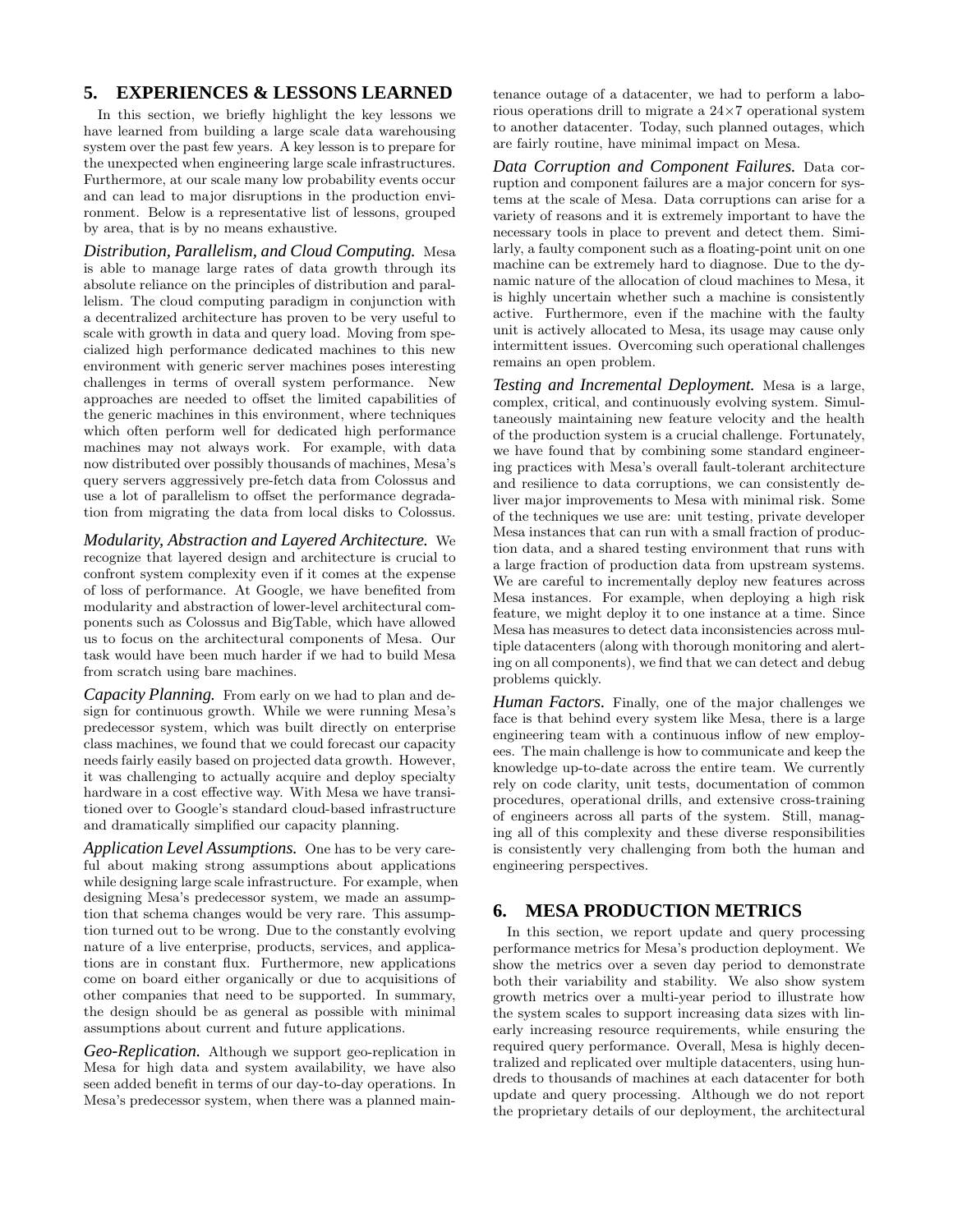

Figure 7: Update performance for a single data source over a seven day period



Figure 8: Query performance metrics for a single data source over a seven day period

details that we do provide are comprehensive and convey the highly distributed, large scale nature of the system.

#### **6.1 Update Processing**

Figure 7 illustrates Mesa update performance for one data source over a seven day period. Mesa supports hundreds of concurrent update data sources. For this particular data source, on average, Mesa reads 30 to 60 megabytes of compressed data per second, updating 3 to 6 million distinct rows and adding about 300 thousand new rows. The data source generates updates in batches about every five minutes, with median and 95th percentile Mesa commit times of 54 seconds and 211 seconds. Mesa maintains this update latency, avoiding update backlog by dynamically scaling resources.

### **6.2 Query Processing**

Figure 8 illustrates Mesa's query performance over a seven day period for tables from the same data source as above. Mesa executed more than 500 million queries per day for those tables, returning 1.7 to 3.2 trillion rows. The nature of these production queries varies greatly, from simple point lookups to large range scans. We report their average and 99th percentile latencies, which show that Mesa answers most queries within tens to hundreds of milliseconds. The large difference between the average and tail latencies is driven by multiple factors, including the type of query, the contents of the query server caches, transient failures and retries at various layers of the cloud architecture, and even the occasional slow machine.



Figure 9: Rows read, skipped, and returned



Figure 10: Scalability of query throughput



Figure 11: Growth and latency metrics over a 24 month period

Figure 9 illustrates the overhead of query processing and the effectiveness of the scan-to-seek optimization discussed in Section 4.1 over the same 7 day period. The rows returned are only about 30%-50% of rows read due to delta merging and filtering specified by the queries. The scan-to-seek optimization avoids decompressing/reading 60% to 70% of the delta rows that we would otherwise need to process.

In Figure 10, we report the scalability characteristics of Mesa's query servers. Mesa's design allows components to independently scale with augmented resources. In this evaluation, we measure the query throughput as the number of servers increases from 4 to 128. This result establishes linear scaling of Mesa's query processing.

#### **6.3 Growth**

Figure 11 illustrates the data and CPU usage growth in Mesa over a 24 month period for one of our largest production data sets. Total data size increased almost 500%, driven by update rate (which increased by over 80%) and the addition of new tables, indexes, and materialized views. CPU usage increased similarly, driven primarily by the cost of periodically rewriting data during base compaction, but also affected by one-off computations such as schema changes, as well as optimizations that were deployed over time. Figure 11 also includes fairly stable latency measurements by a monitoring tool that continuously issues synthetic point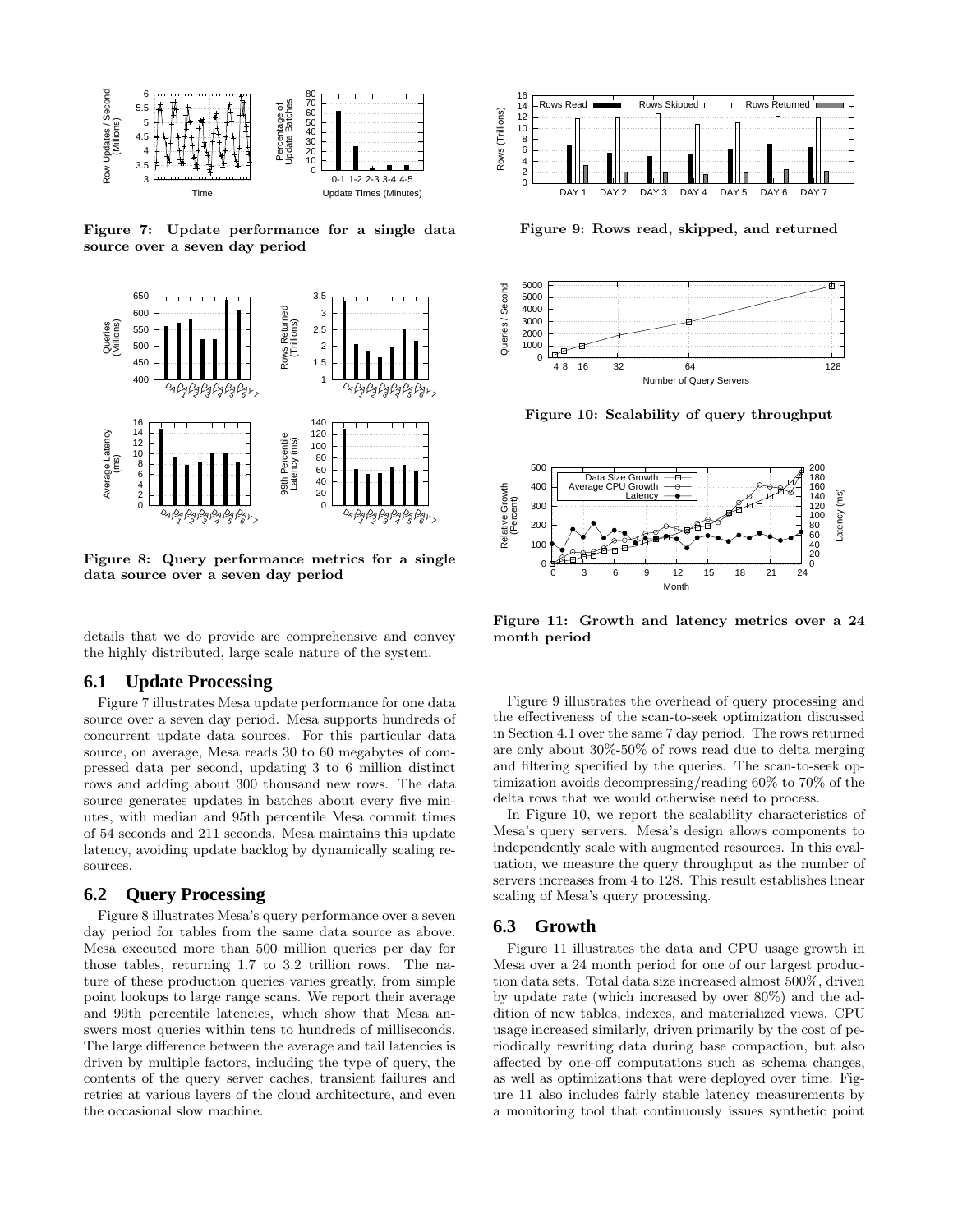queries to Mesa that bypass the query server caches. In fact, throughout this period, Mesa answered user point queries with latencies consistent with those shown in Figure 8, while maintaining a similarly high rate of rows returned.

# **7. RELATED WORK**

Traditionally, RDBMS are widely used to manage structured data with strong consistency guarantees. However, they have difficulty with the scalability and performance required by modern data-driven applications. Key-value stores (also referred to as NoSQL systems) emerged to make non-relational storage systems highly scalable [1, 4, 12, 17, 20, 24]. Key-value stores achieve the required scalability by sacrificing transactional and strong consistency guarantees. Mesa explores a new point in the design space with high scalability, strong consistency, and transactional guarantees by restricting the system to be only available for batched and controlled updates that are processed in near real-time.

Data warehouses [9, 14] provide OLAP support for mining and analyzing large scale data. There exists an extensive body of research in this area: efficient heuristics for view selection [26, 27, 52], view maintenance [7, 15, 30, 39, 53], data cubes [25, 32, 42], schema evolution [31] and indexing [33, 38] and caching [21, 29, 43] in data warehouses. Much of this work is in the context of centralized architectures and mutable storage. We envision adapting some of these techniques in Mesa by extending them for the massively distributed architectures in the cloud, which in general provisions immutable storage using log-structured file-systems. Other industrial research groups have undertaken similar efforts for view maintenance over key-value stores [8].

In the commercial context, the demand for real-time and scalable data warehousing is constantly growing due to the increasing reliance on online and real-time analytics of business critical data. In the past few years, there has been an explosion of data volumes for both traditional enterprises as well as companies that provide internet-scale services. Industry leaders such as Teradata, SAP [5], Oracle [48] and EMC/Greenplum [16] have addressed this challenge by leveraging more powerful and parallel hardware in combination with sophisticated parallelization techniques in the underlying data management software. Internet services companies such as Twitter [36], LinkedIn [50], Facebook [45, 46, 47], Google [13, 37], and others [6] address the scalability challenge by leveraging a combination of new technologies: key-value stores, columnar storage, and the MapReduce programming paradigm. However, many of these systems are designed to support bulk load interfaces to import data and can require hours to run. From that perspective, Mesa is very similar to an OLAP system. Mesa's update cycle is minutes and it processes hundreds of millions of rows. Mesa uses multi-versioning to support transactional updates and queries across tables. A system that is close to Mesa in terms of supporting both dynamic updates and real-time querying of transactional data is Vertica [34]. However, to the best of our knowledge, none of these commercial products or production systems have been designed to manage replicated data across multiple datacenters. Furthermore, it is not clear if these systems are truly cloud enabled or elastic. They may have a limited ability to dynamically provision or decommission resources to handle load fluctuations.

None of Google's other in-house data solutions [11, 12, 18, 41] can support the data size and update volume required to serve as a data warehousing platform supporting Google's advertising business. Mesa achieves this scale by processing updates in batches. Each update takes a few minutes to commit and the metadata for each batch is committed using Paxos to achieve the same strong consistency that Megastore, Spanner and F1 provide. Mesa is therefore unique in that application data is redundantly (and independently) processed at all datacenters, while the metadata is maintained using synchronous replication. This approach minimizes the synchronization overhead across multiple datacenters in addition to providing additional robustness in face of data corruption.

# **8. CONCLUSIONS**

In this paper, we present an end-to-end design and implementation of a geo-replicated, near real-time, scalable data warehousing system called Mesa. The engineering design of Mesa leverages foundational research ideas in the areas of databases and distributed systems. In particular, Mesa supports online queries and updates while providing strong consistency and transactional correctness guarantees. It achieves these properties using a batch-oriented interface, guaranteeing atomicity of updates by introducing transient versioning of data that eliminates the need for lock-based synchronization of query and update transactions. Mesa is geo-replicated across multiple datacenters for increased fault-tolerance. Finally, within each datacenter, Mesa's controller/worker framework allows it to distribute work and dynamically scale the required computation over a large number of machines to provide high scalability.

Real-time analysis over vast volumes of continuously generated data (informally, "Big Data") has emerged as an important challenge in the context of database and distributed systems research and practice. One approach has been to use specialized hardware technologies (e.g., massively parallel machines with high-speed interconnects and large amounts of main memory). Another approach is to leverage cloud resources with batched parallel processing based on a MapReduce-like programming paradigm. The former facilitates real-time data analytics at a very high cost whereas the latter sacrifices analysis on fresh data in favor of inexpensive throughput.

In contrast, Mesa is a data warehouse that is truly cloud enabled (running on dynamically provisioned generic machines with no dependency on local disks), is geo-replicated across multiple datacenters, and provides strong consistent and ordered versioning of data. Mesa also supports petabytescale data sizes and large update and query workloads. In particular, Mesa supports high update throughput with only minutes of latency, low query latencies for point queries, and high query throughput for batch extraction query workloads.

## **9. ACKNOWLEDGMENTS**

We would like to thank everyone who has served on the Mesa team, including former team members Karthik Lakshminarayanan, Sanjay Agarwal, Sivasankaran Chandrasekar, Justin Tolmer, Chip Turner, and Michael Ballbach, for their substantial contributions to the design and development of Mesa. We are also grateful to Sridhar Ramaswamy for providing strategic vision and guidance to the Mesa team. Finally, we thank the anonymous reviewers, whose feedback significantly improved the paper.